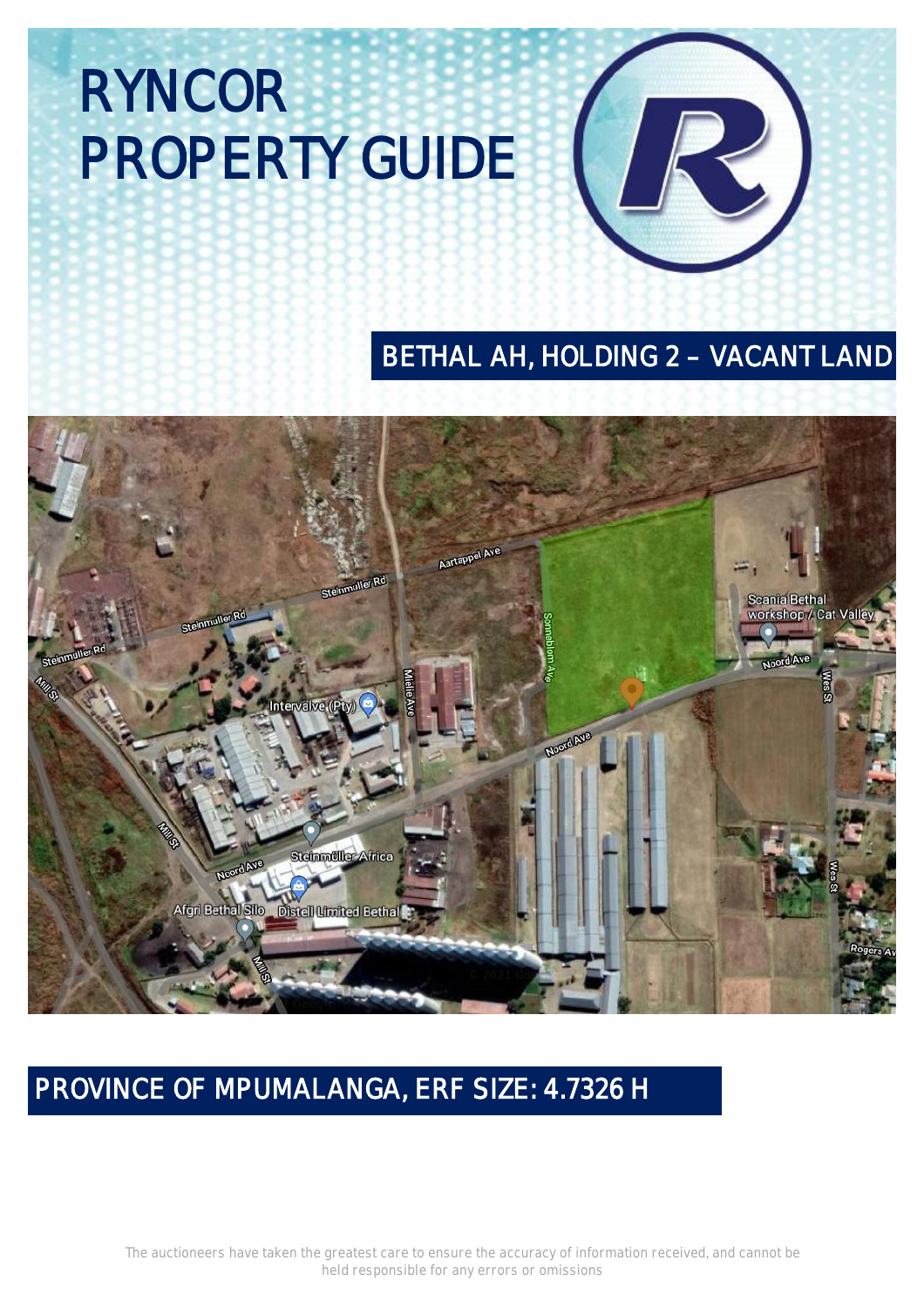#### **DETAILED DESCRIPTION**

### MBS TRANSPORT (PTY) LTD (IN PROVISIONAL LIQUIDATION) –

#### BETHAL PROPERTY

| <b>Physical Address</b> | 2 Noord Avenue, Bethal AH                                                                           |
|-------------------------|-----------------------------------------------------------------------------------------------------|
| Title Deed number       | T10594/2010                                                                                         |
| <b>Township</b>         | <b>Bethal Agricultural Holdings</b>                                                                 |
| <b>Erf Number</b>       | <b>Holding 2</b>                                                                                    |
| <b>Erf Size</b>         | 4.7326 Hectare                                                                                      |
| <b>Servitudes</b>       | ±3 240 m <sup>2</sup> right of way servitude situated along<br>southern boundary (Street boundary). |
| <b>Registered Owner</b> | <b>MBS Transport cc</b>                                                                             |
| <b>GPS Co-ordinates</b> | 26°25'49.1"S 29°29'03.9"E                                                                           |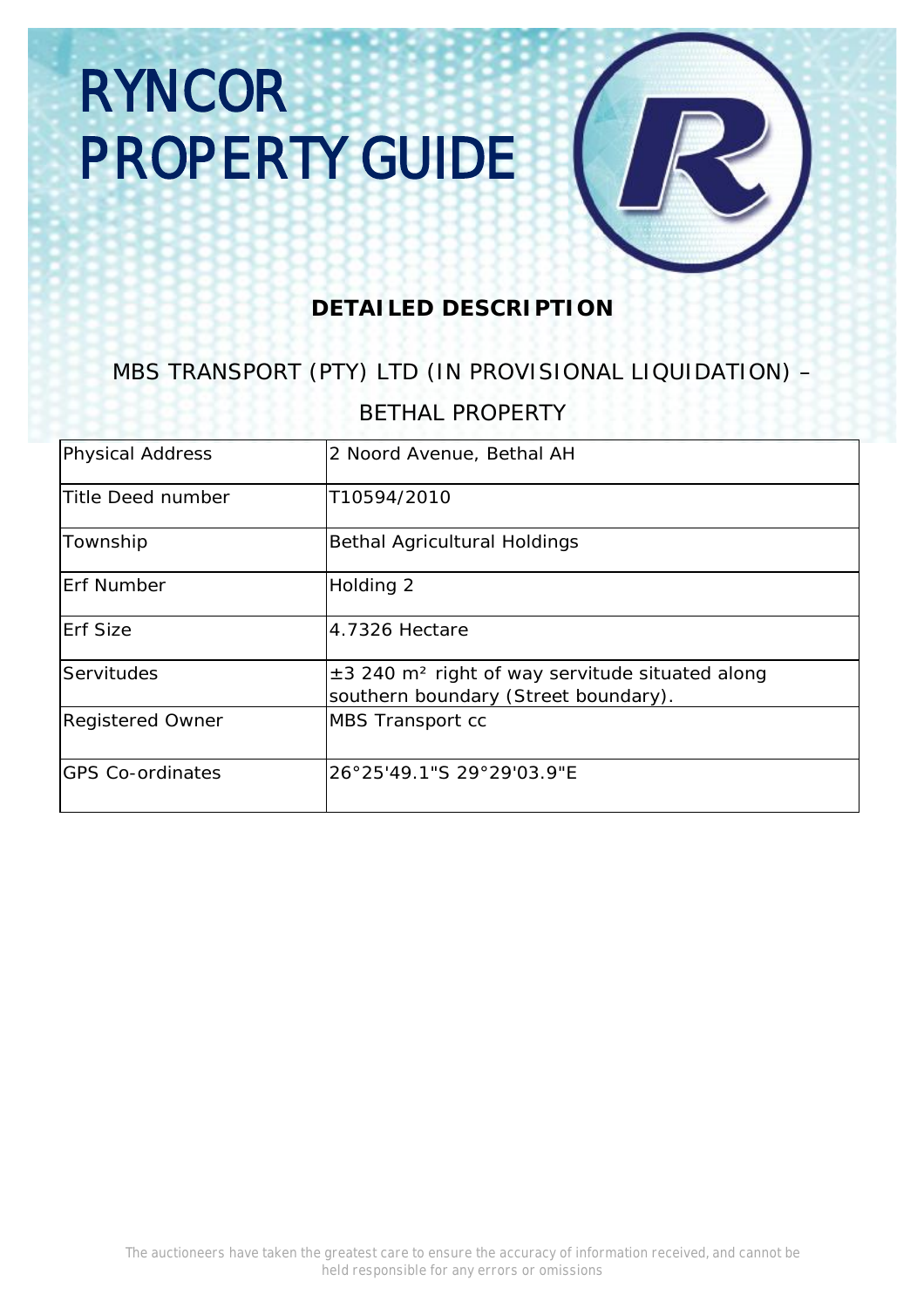#### **Location & Surrounding Areas**

When considering location and surroundings, one must take both a micro location (property specific), and a macro location (area specific) analysis into account.

#### **Micro locality – (property specific)**

The subject property is situated along North Street within an industrial node forming part of the town of Bethal. Said industrial area is located approximately 3.5 km from the CBD along the northern periphery of the town. The main access routes linking the subject property to the Bethal CBD include Schlosberg Avenue (R35) and Station Road (R38). The aforementioned routes also provide access to the N17 which in turn links to the East Rand and Johannesburg to the west as well as Ermelo to the east.

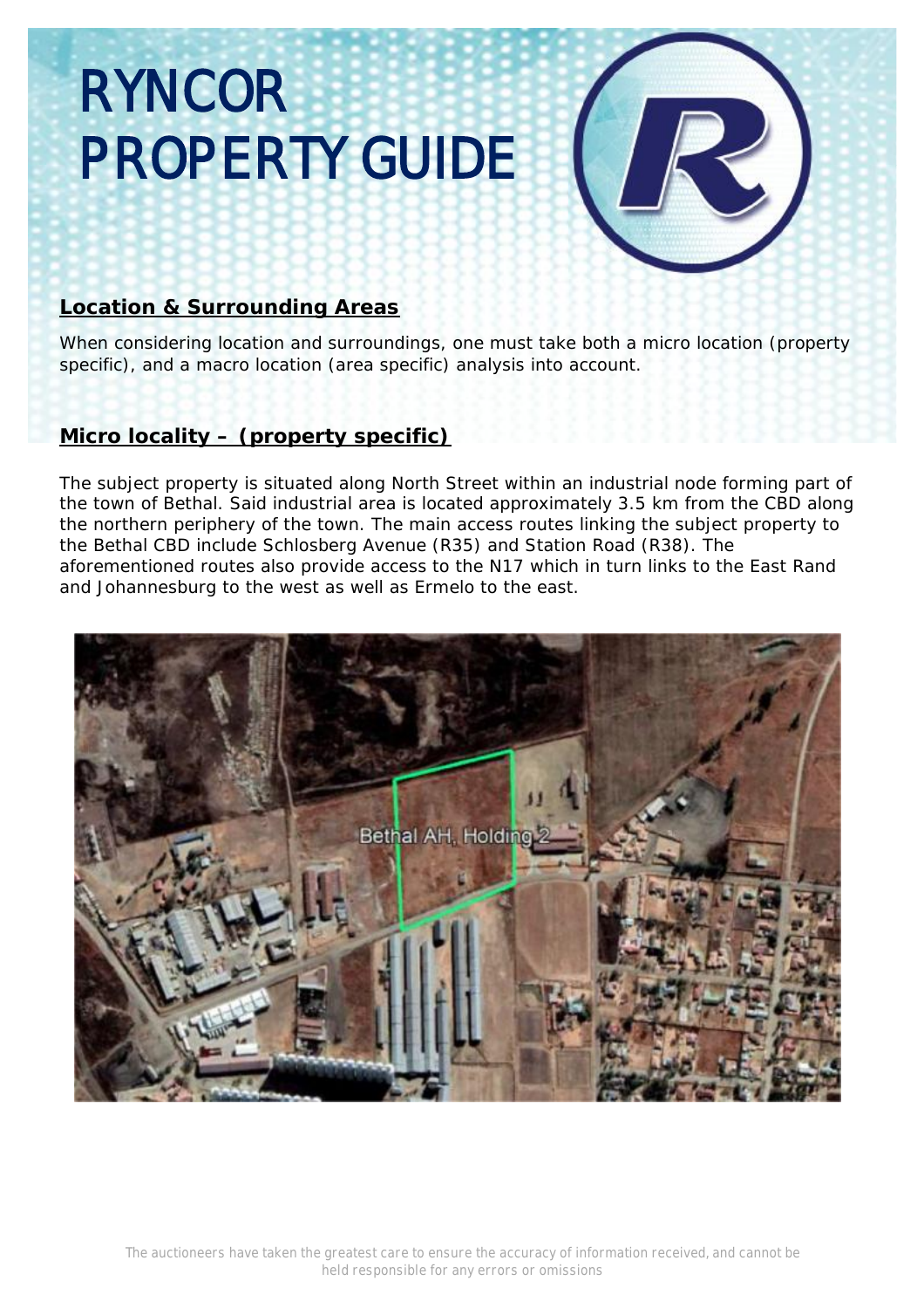#### **Macro locality – (Area specific)**

Bethal is a small town situated in the Mpumalanga Province. The main economic drivers of the town are the agriculture and mining industries. Bethal falls under the jurisdiction of the Govan Mbeki Local Municipality and is located within the borders of the Gert Sibande District Municipality. The town is situated along the N17 national freeway, ±155 km to the east of Johannesburg and ±50 km to the west of Ermelo. The surrounding area is home to a number of mining towns such as Evander, Secunda and Kriel.